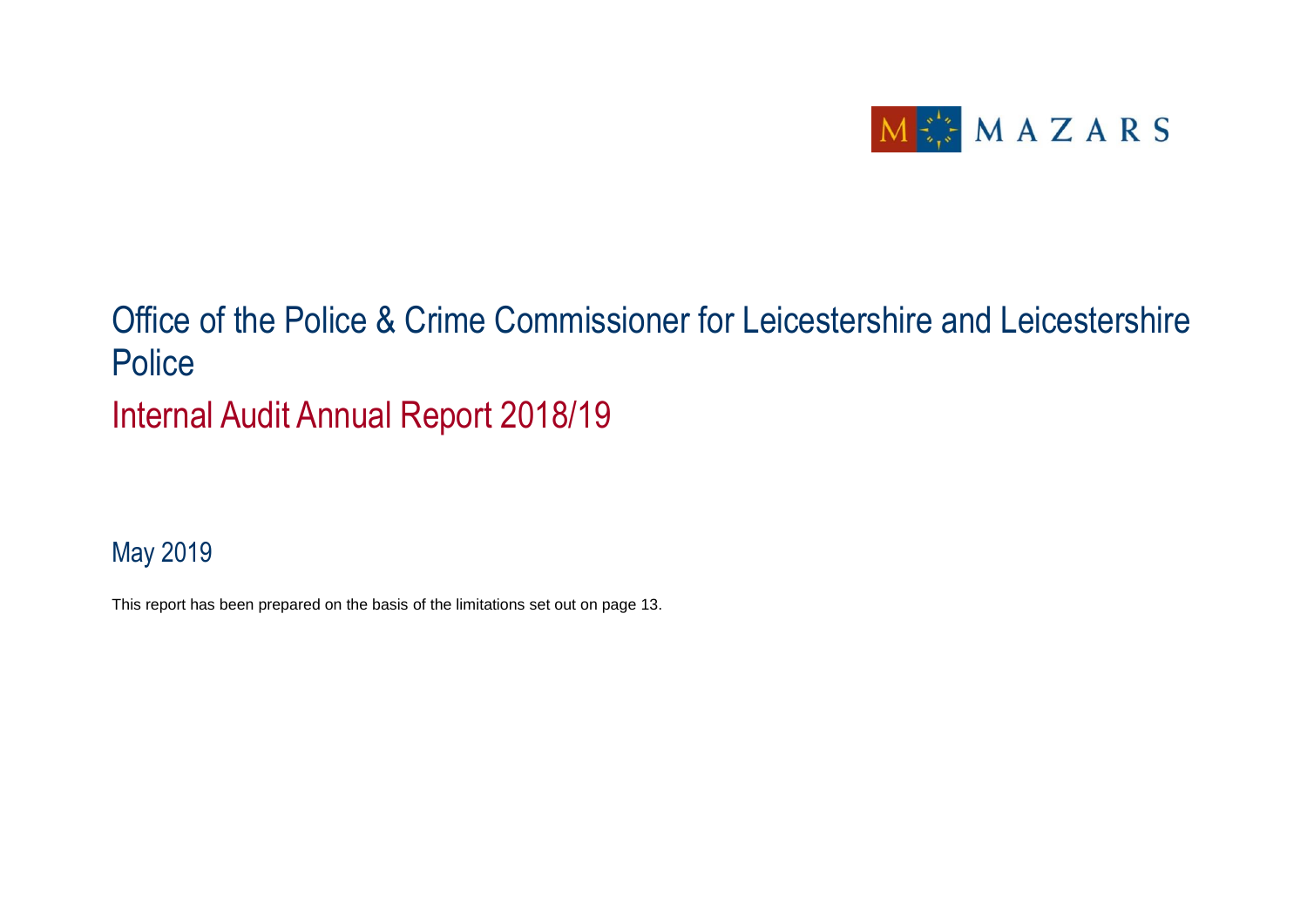# **Contents**

- 01 Introduction
- 02 Head of Internal Audit Opinion
- 03 Performance

### Appendices

- A1 Audit Opinions and Recommendations 2018/19
- A2 Audit Projects with Limited and Nil Assurance 2018/19
- A3 Definition of Assurances and Priorities
- A4 Contact Details
- A5 Statement of Responsibility

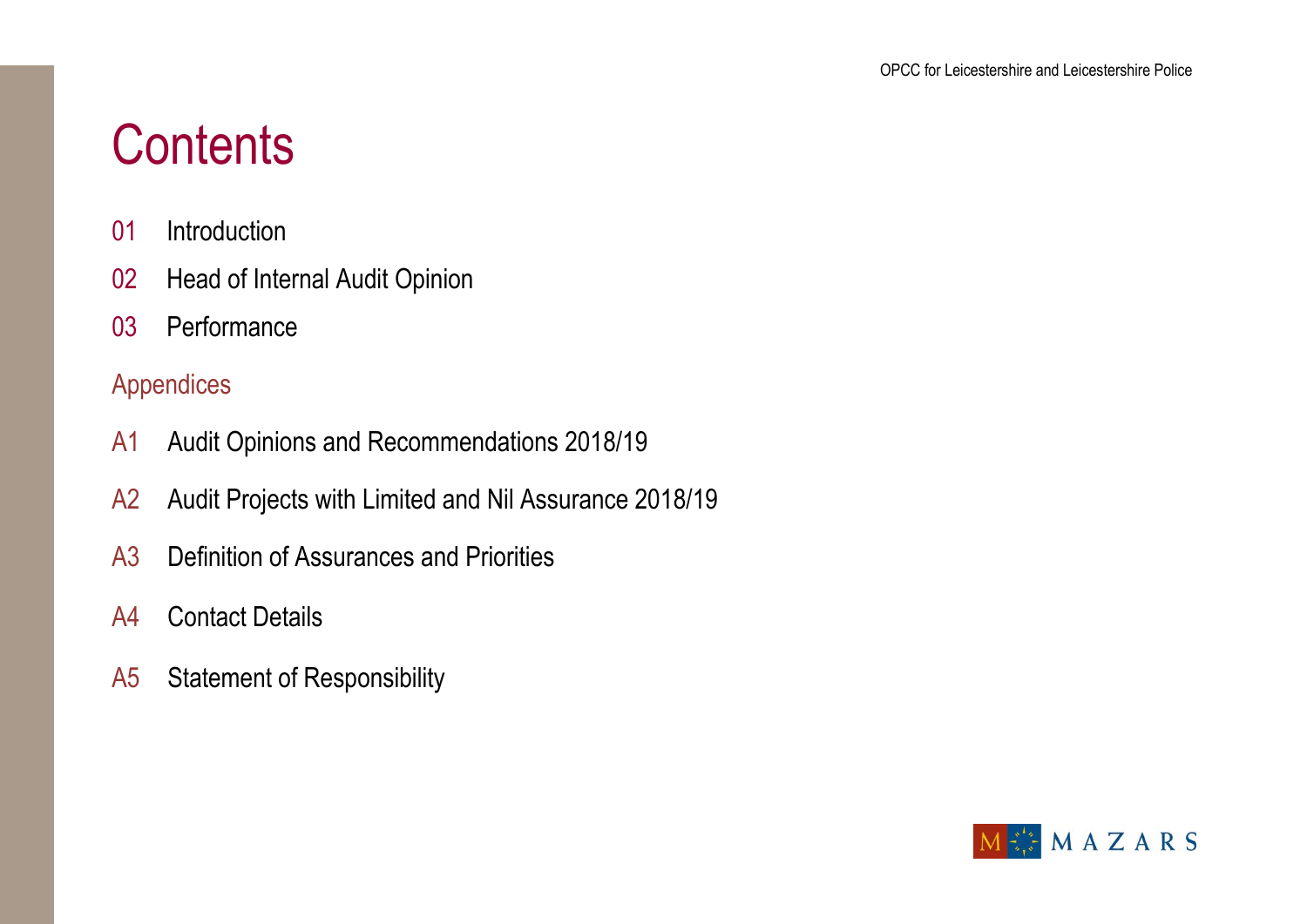### 01 Introduction

#### **Purpose of this Report**

This report summarises the work that Internal Audit has undertaken and the key control environment themes identified across the Office of the Police and Crime Commissioner (OPCC) for Leicestershire and Leicestershire Police during the 2018/19 financial year, the service for which is provided by Mazars LLP.

The purpose of the Annual Internal Audit Report is to meet the Head of Internal Audit annual reporting requirements set out in the Public Sector Internal Audit Standards (PSIAS) and the Accounts and Audit Regulations 2011. The PSIAS requirements are that the report must include:

- An annual internal audit opinion on the overall adequacy and effectiveness of the organisation's governance, risk and control framework (the control environment);
- A summary of the audit work from which the opinion is derived (including reliance placed on the work by other assurance bodies); and
- A statement on conformation with the PSIAS and the results of the internal audit quality assurance and improvement programme (QAIP), if applicable.

The report should also include:

- The disclosure of any qualifications to that opinion, together with reasons for the qualification;
- The disclosure of any impairments or restriction in scope;
- A comparison of the work actually undertaken with the work that was planned and a summary of the performance of the internal audit function against its performance measures and targets;
- Any issues judged to be particularly relevant to the preparation of the annual governance statement; and
- Progress against any improvement plans resulting from QAIP external assessment.

The Police and Crime Commissioner and Chief Constable are responsible for ensuring that the organisations have proper internal control and management systems in place. In order to do this, they must obtain assurance on the effectiveness of those systems throughout the year, and are required to make a statement on the effectiveness of internal control within their annual report and financial statements.

Internal audit provides the Police and Crime Commissioner and Chief Constable, through the Joint Audit, Risk & Assurance Panel (JARAP), with an independent and objective opinion on governance, risk management and internal control and their effectiveness in achieving the organisation's agreed objectives. Internal audit also has an independent and objective advisory role to help line managers improve governance, risk management and internal control. The work of internal audit, culminating in our annual opinion, forms a part of the OPCC and Force's overall assurance framework and assists in preparing an informed statement on internal control.

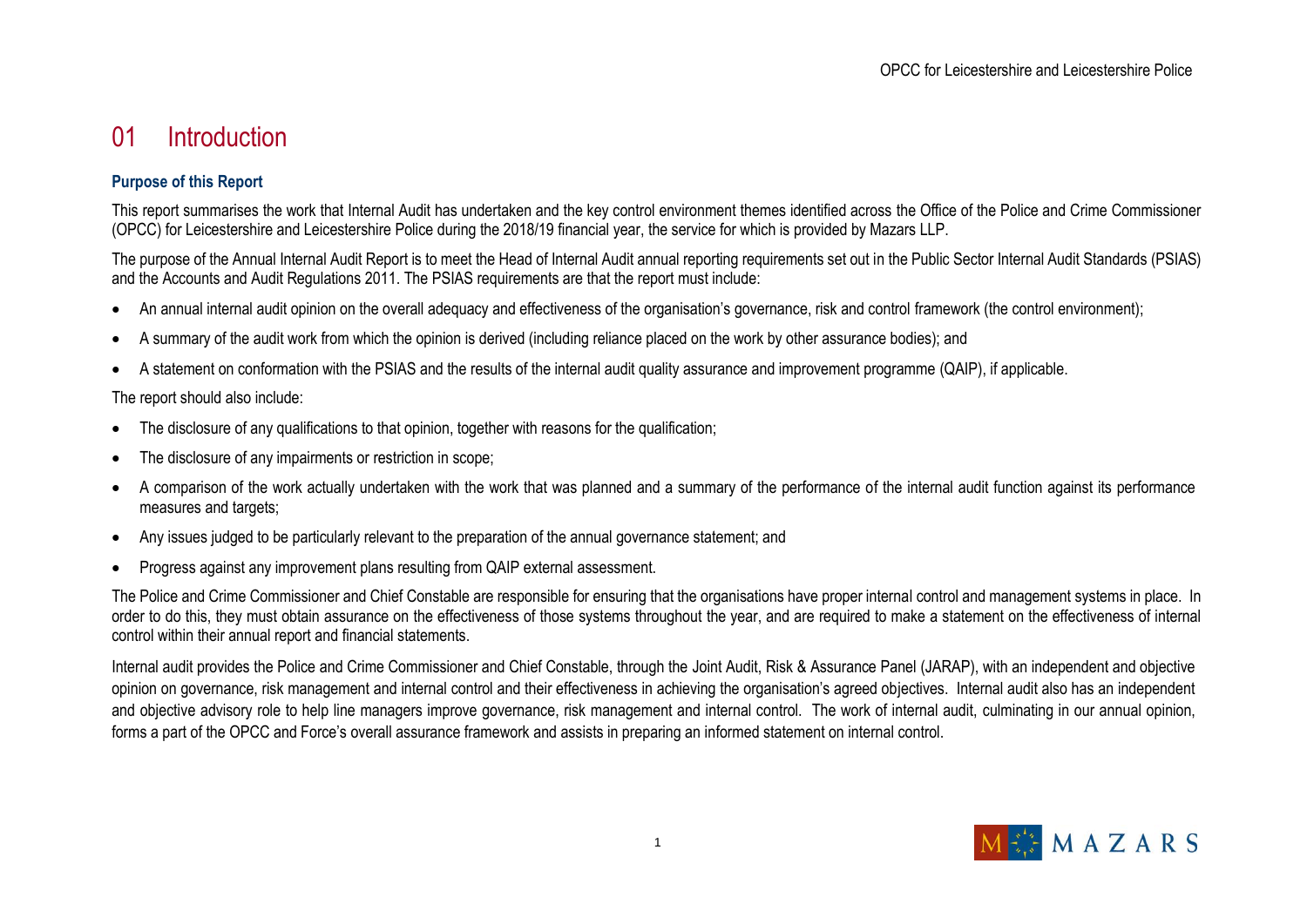Responsibility for a sound system of internal control rests with the Police and Crime Commissioner and Chief Constable and work performed by internal audit should not be relied upon to identify all weaknesses which exist or all improvements which may be made. Effective implementation of our recommendations makes an important contribution to the maintenance of reliable systems of internal control and governance.

### 02 Head of Internal Audit Opinion

#### **Opinions**

From the Internal Audit work undertaken in compliance with the Public Sector Internal Audit Standards (PSIAS) for the year ending 31st March 2019, we can provide the following opinions:



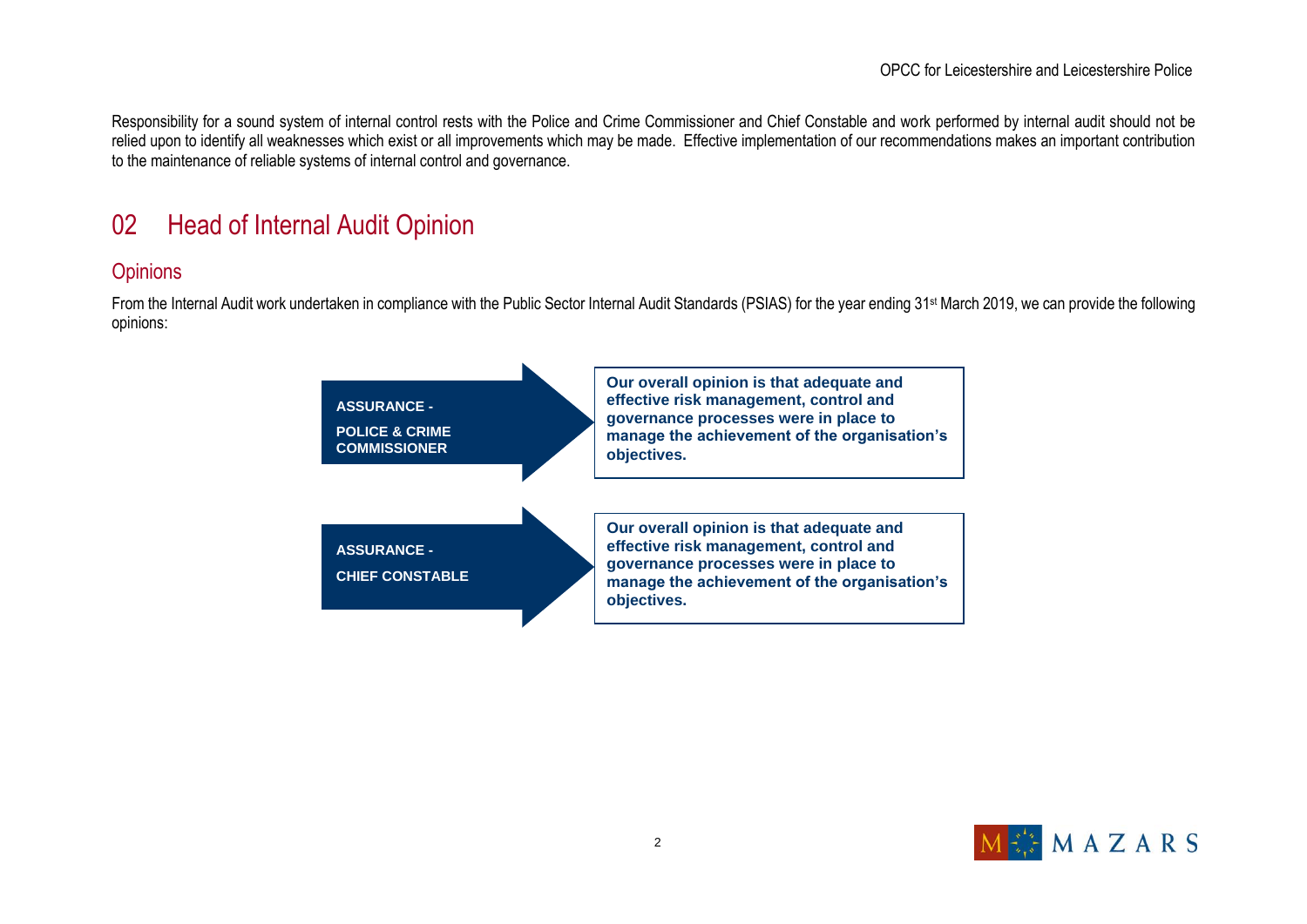#### Basis of the Opinion

Internal Audit applies a risk-based approach and our audits assess the governance framework, the risk management process, as well as the effectiveness of controls across a number of areas. Our findings on these themes are set out below. Overall, we can provide assurance that management have in place a robust control environment and, whilst further remedial actions are needed in some areas, we are assured that management have in place effective processes for the implementation of identified areas of weakness.

#### **Corporate Governance**

As part of the 2018/19 Internal Audit plan we undertook an audit of the Code of Corporate Governance. The specific areas that formed part of this review included: governance framework, policies and procedures, roles and responsibilities and decision making. We concluded that there is a basically sound system of internal control, although there are weaknesses which put some of the Organisation's objectives at risk.

Through are delivery of the internal audit plan and attendance at JARAP and Strategic Operational Risk Board (SORB) meetings, we are satisfied that the governance framework for the Office of the Police and Crime Commissioner for Leicestershire and Leicestershire Police has been effective for the year ended 31st March 2019.

#### **Risk Management**

Whilst a specific audit of risk management was not carried during 2018/19, as part of the 2017/8 Internal Audit plan we undertook an audit of the controls and processes in place in respect of risk management. The specific areas that formed part of this review included: policies and procedures; risk registers; risk mitigation; programme assurance; reporting arrangements and follow up of previous recommendations. We provided a satisfactory assurance opinion and concluded that there is a basically sound system of internal control, although we highlighted some areas where improvements to the control environment could be made. Overall risk management within the Force and OPCC is deemed effective and controls and processes tested were being consistently applied.

Additionally, during the course of delivering the 2018/19 audit programme, a key element of each audit scope was to evaluate the control environment and, in particular, how key risks were being managed. As summarised in the 'Internal Control' section below, we were able to place reliance on the systems of internal control and the manner in which risks were being managed by the Force and OPCC.

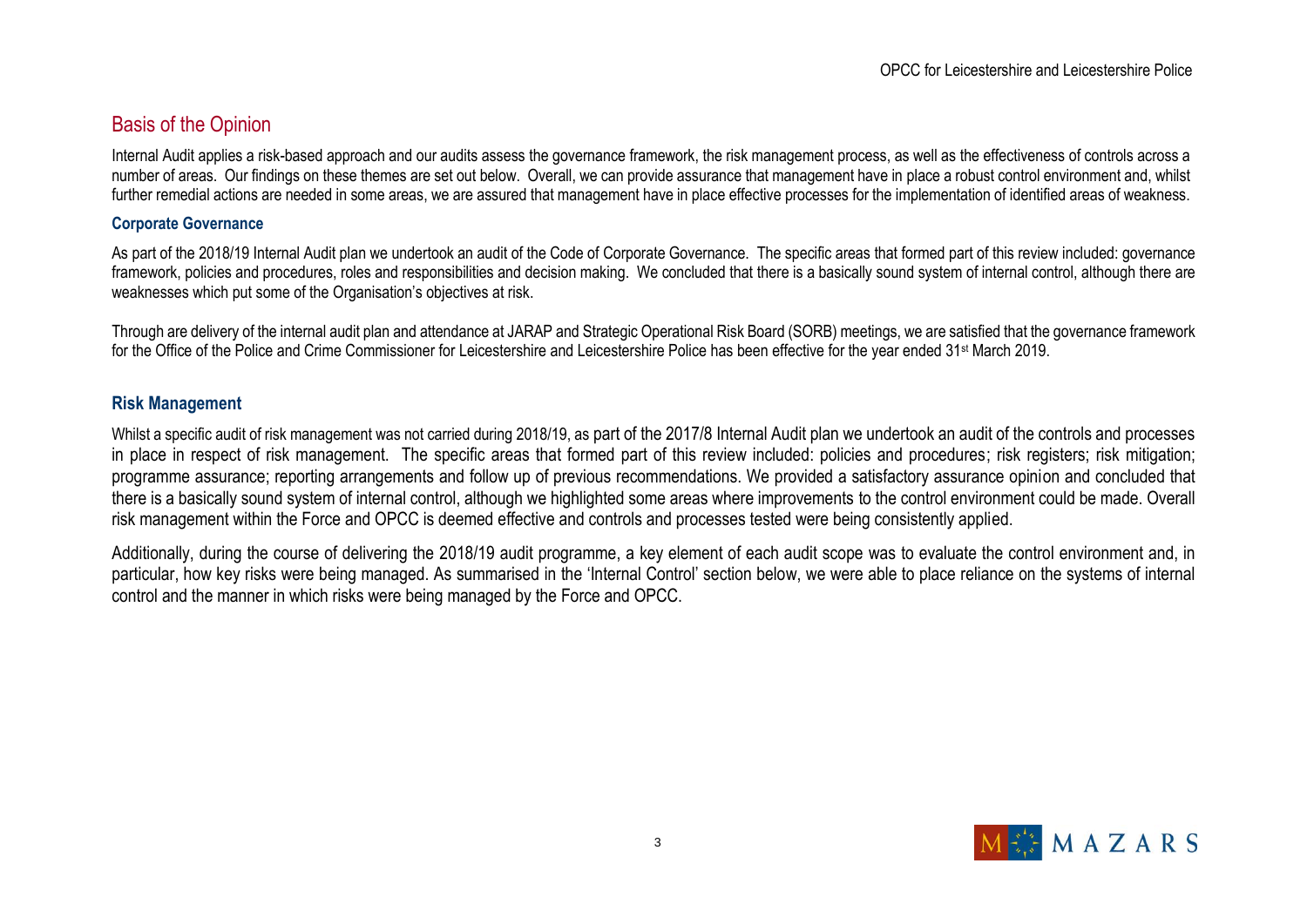#### **Internal Control**

As illustrated in the tables below, we have noted that Office of the Police and Crime Commissioner for Leicestershire and Leicestershire Police have a generally sound control environment, although we have noted areas where improvements are required. During the 2018/19 year, all 16 internal audits were rated either 'significant' or 'satisfactory' with regards our assurance opinion. In addition, the three collaborative audits covering the East Midlands policing region all were rated 'satisfactory assurance'.

The following tables provide a brief overview of the assurance gradings given as a consequence of audits carried out during 2018/19, split between those specific to Leicestershire and those undertaken as part of East Midlands regional collaborative audits. More details of the audit opinions and the priority of recommendations for all 2018/19 Internal Audit assignments is provided in Appendix A1 – Audit Opinions and Recommendations.

Leicestershire Only

| <b>Assurance Gradings</b> | 2018/19 |       |
|---------------------------|---------|-------|
| Significant               | 4       | 25%   |
| Satisfactory              | 12      | 75%   |
| Limited                   | 0       | $0\%$ |
| Nil                       | 0       | $0\%$ |
| <b>Total</b>              | 16      |       |

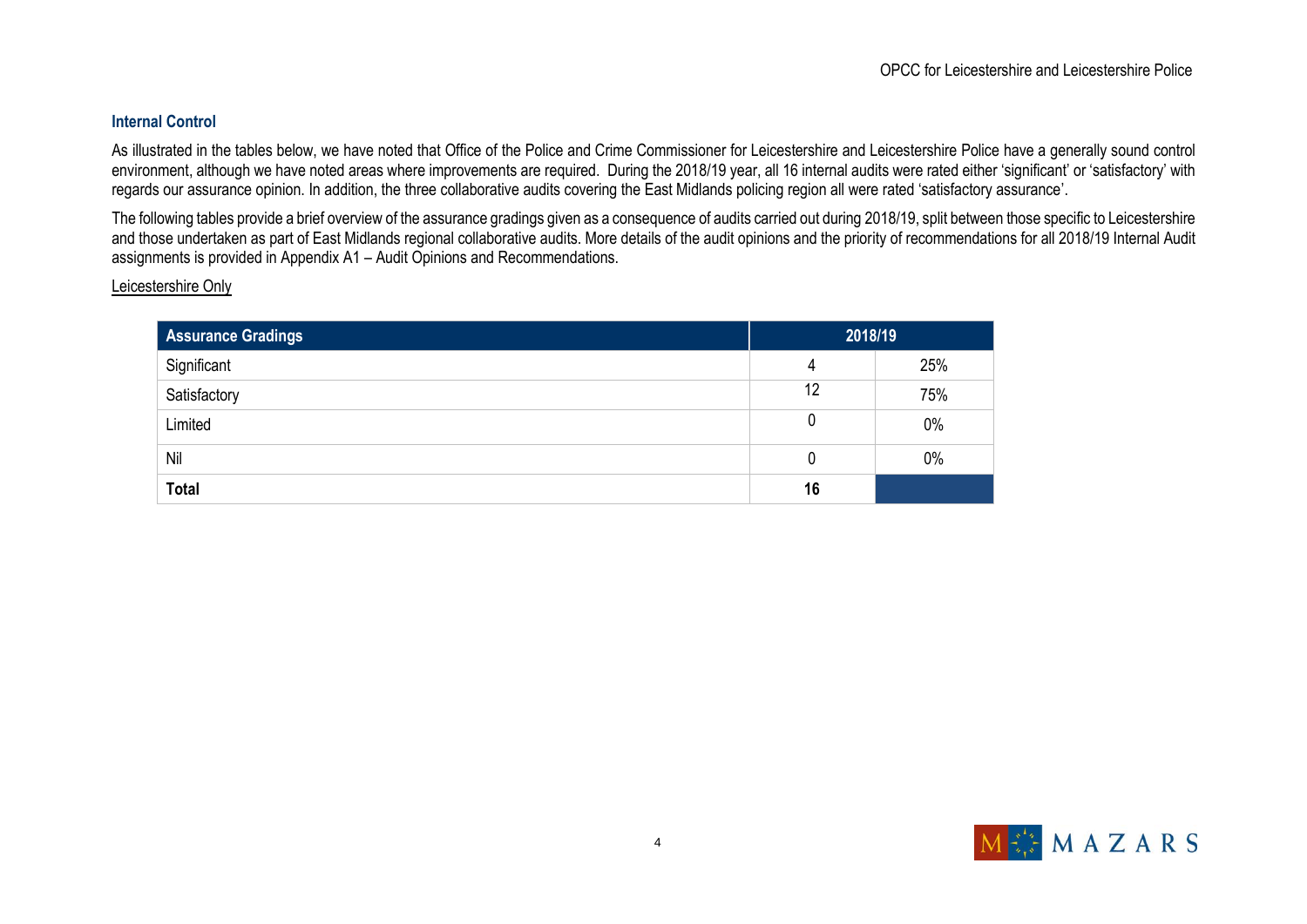#### Collaboration Audits

| Assurance Gradings | 2018/19 |       |
|--------------------|---------|-------|
| Significant        | U       | $0\%$ |
| Satisfactory       | 3       | 100%  |
| Limited            | 0       | $0\%$ |
| Nil                | 0       | $0\%$ |
| <b>Total</b>       | 3       |       |

#### Issues relevant to Annual Governance Statement

The work of internal audit, culminating in our annual opinion, forms a part of the OPCC and Force's overall assurance framework and assists in preparing an informed statement on internal control. Internal Audit, through its annual programme of activity, has a duty to bring to your attention any areas of weakness we believe should be considered when producing the Annual Governance Statement.

#### Restriction placed on the work of Internal Audit

As set out in the Audit Charter, we can confirm that Internal Audit had unrestricted right of access to all OPCC and Force records and information, both manual and computerised, cash, stores and other property or assets it considered necessary to fulfil its responsibilities.

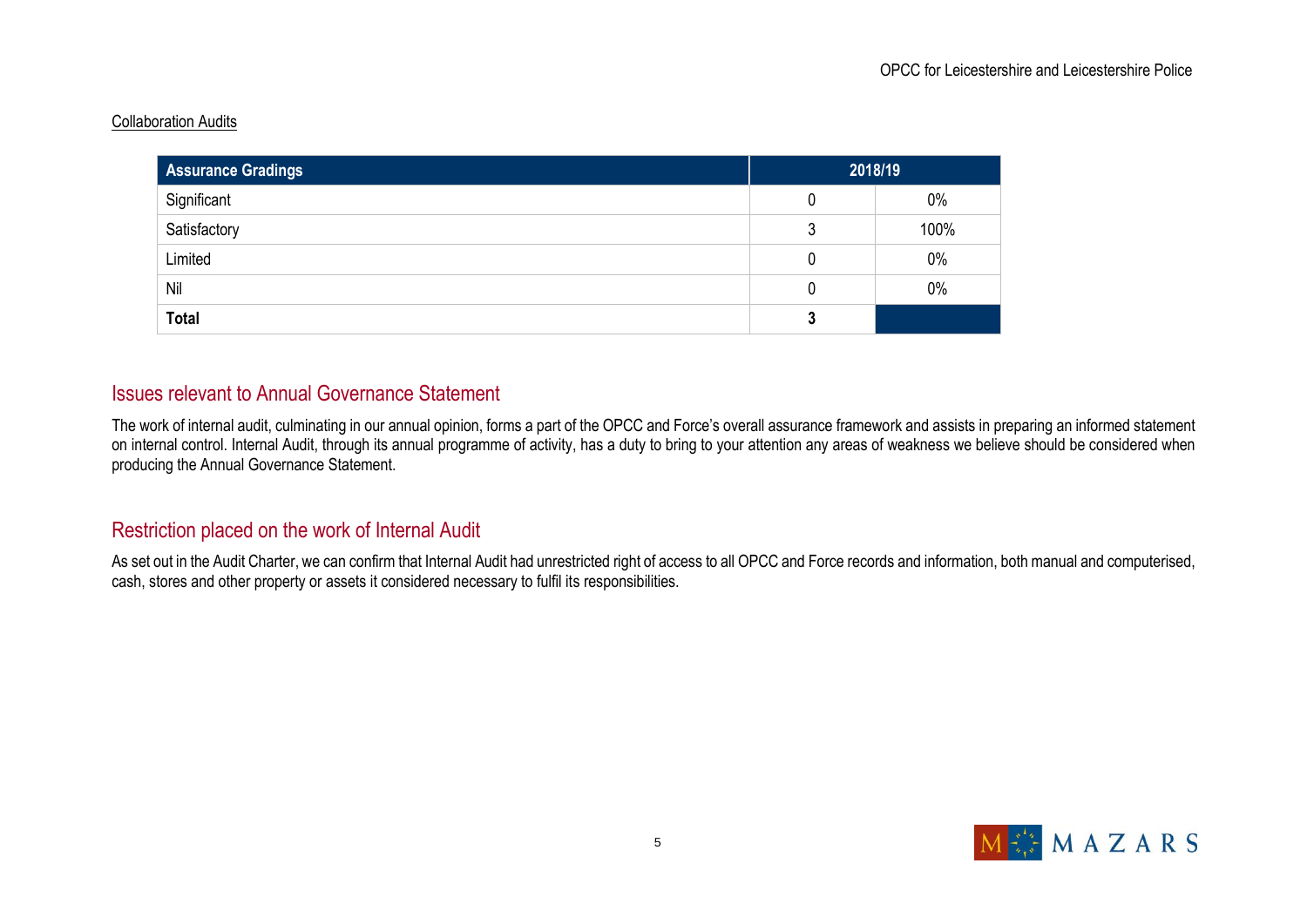### 03 Performance

The following table details the Internal Audit Service performance for the year to date measured against the key performance indicators that were set out within Audit Charter.

| <b>No</b>      | <b>Indicator</b>                                    | <b>Criteria</b>                                                 | <b>Performance</b> |
|----------------|-----------------------------------------------------|-----------------------------------------------------------------|--------------------|
| 1              | Annual report provided to the JARAP                 | As agreed with the Client Officer                               | Achieved           |
| $\overline{2}$ | Annual Operational and Strategic Plans to the JARAP | As agreed with the Client Officer                               | Achieved           |
| 3              | Progress report to the JARAP                        | 7 working days prior to meeting.                                | Achieved           |
| 4              | Issue of draft report                               | Within 10 working days of completion of<br>final exit meeting.  | 100% (13/13)       |
| 5              | Issue of final report                               | Within 5 working days of agreement of<br>responses.             | 100% (13/13)       |
| 6              | Follow-up of priority one recommendations           | 90% within four months. 100% within six<br>months.              | N/A                |
| 7              | Follow-up of other recommendations                  | 100% within 12 months of date of final<br>report.               | N/A                |
| 8              | Audit Brief to auditee                              | At least 10 working days prior to<br>commencement of fieldwork. | 100% (13/13)       |
| 9              | Customer satisfaction (measured by survey)          | 85% average satisfactory or above                               | 100% (5/5)         |

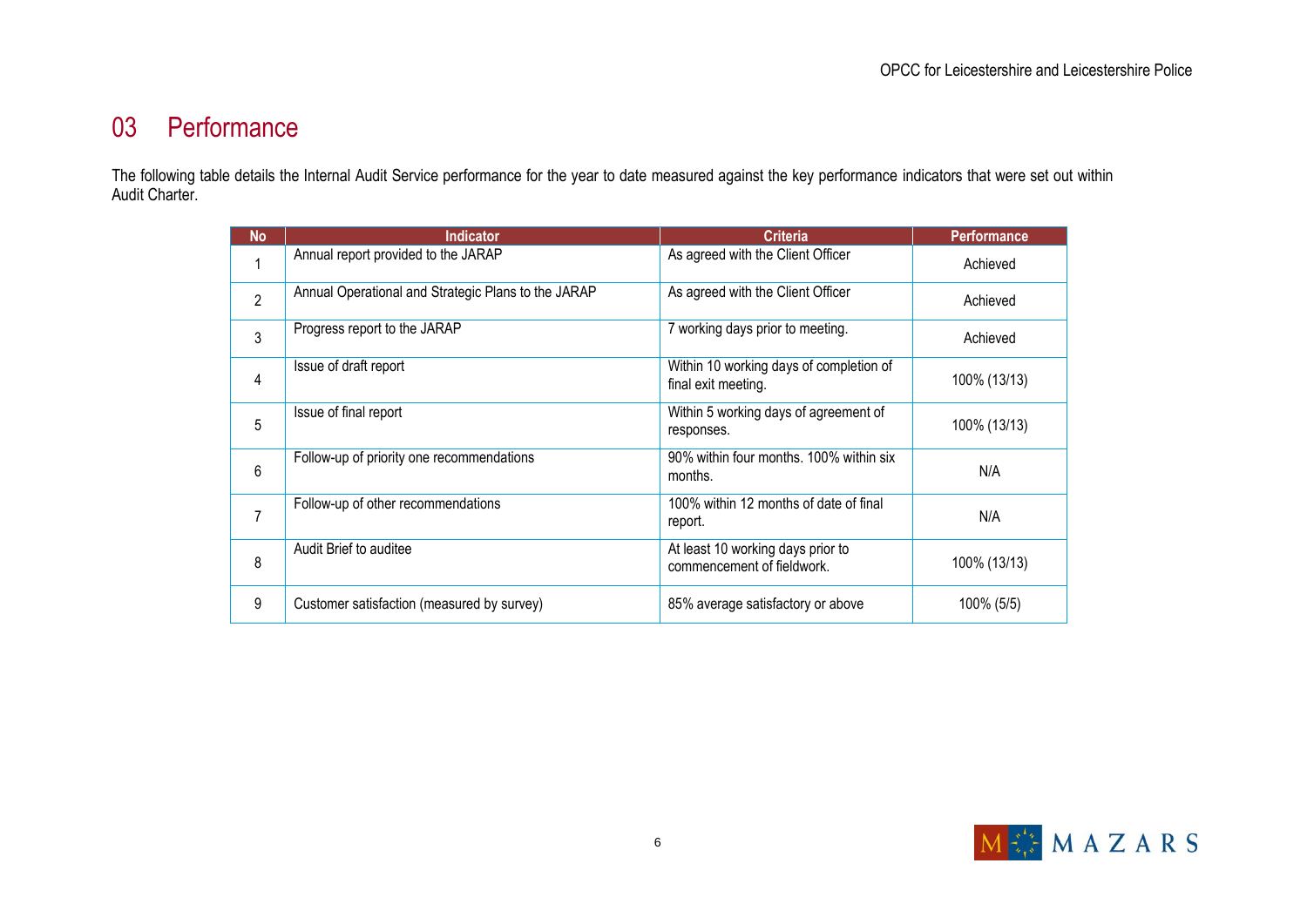#### Quality and Conformance with the Public Sector Internal Audit Standards

In addition to the firm's overall policy and procedures, our internal audit manual and working papers are designed to ensure compliance with the Firm's quality requirements. Furthermore, our internal audit manual and approach are based on professional internal auditing standards issued by the Global Institute of Internal Auditors, as well as sector specific codes such as the Public Sector Internal Audit Standards.

Our methodology and work has been subject to review as part of our internal Quality Assurance Reviews undertaken by our Standards and Risk Management team as well as external scrutiny by the likes of external auditors, as well as other regulatory bodies. No adverse comments have been raised around our compliance with professional standards or our work not being able to be relied upon.

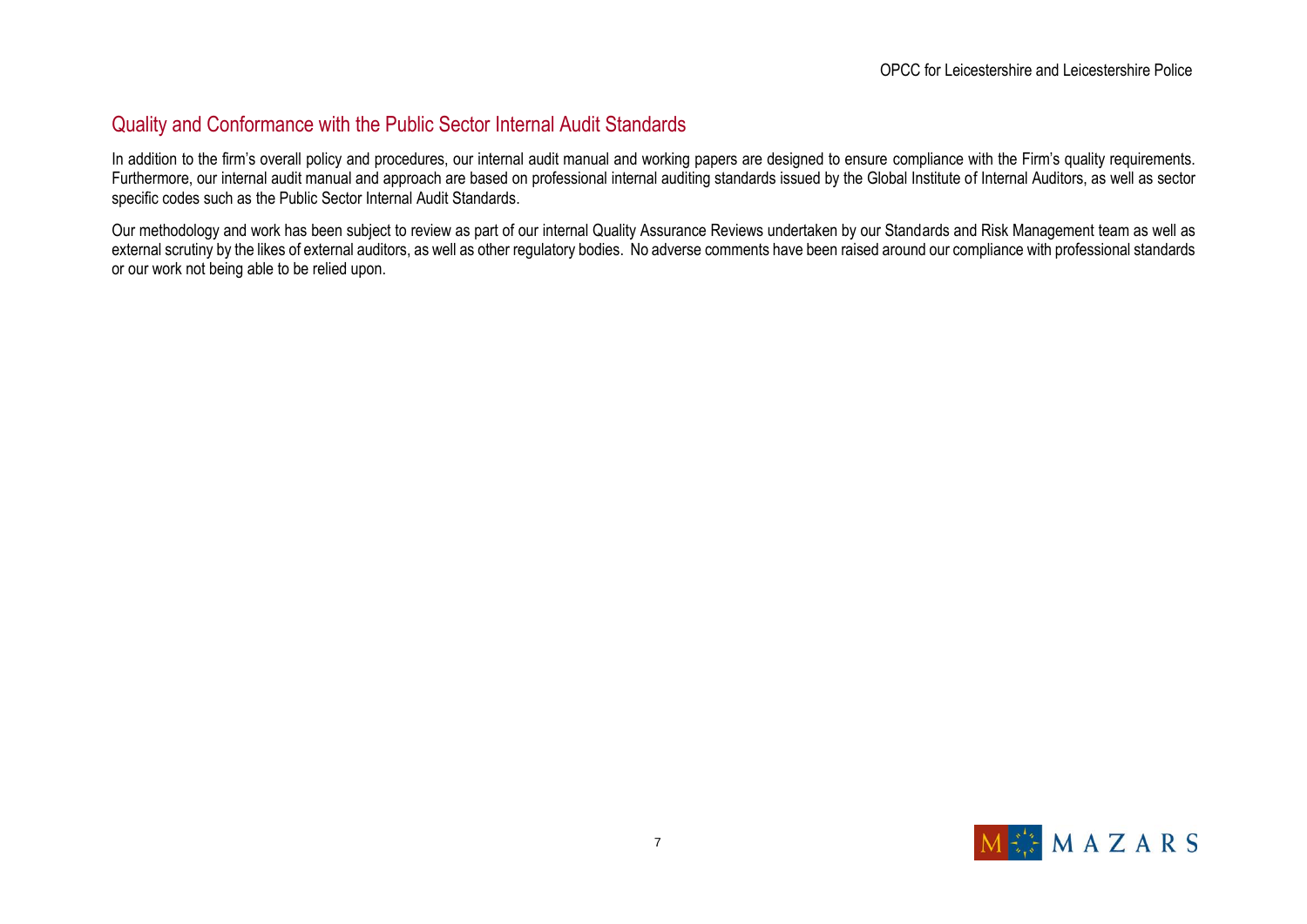### Appendix A1 - Audit Opinions and Recommendations 2018/19

| Leicestershire 2018/19 Audits     | <b>Report</b><br><b>Status</b> | <b>Assurance</b><br><b>Opinion</b> | <b>Priority 1</b><br>(Fundamental) | <b>Priority 2</b><br>(Significant) | <b>Priority 3</b><br>(Housekeeping) | <b>Total</b>   |
|-----------------------------------|--------------------------------|------------------------------------|------------------------------------|------------------------------------|-------------------------------------|----------------|
| Procurement                       | Final                          | Satisfactory                       |                                    | $\overline{2}$                     |                                     | $\mathfrak{Z}$ |
| <b>Firearms Licensing</b>         | Final                          | Satisfactory                       |                                    |                                    |                                     | $\overline{2}$ |
| Governance                        | Final                          | Satisfactory                       |                                    | $\overline{2}$                     | 1                                   | $\overline{3}$ |
| Data Quality                      | Final                          | Satisfactory                       |                                    | 3                                  | 1                                   | 4              |
| Fleet Management                  | Final                          | <b>Satisfactory</b>                |                                    | 4                                  | 1                                   | $\overline{5}$ |
| <b>IT Strategy</b>                | Final                          | Significant                        |                                    |                                    | $\overline{2}$                      | $\overline{2}$ |
| <b>Core Financials</b>            | Final                          | Satisfactory                       |                                    |                                    |                                     |                |
| Payments & Creditors<br>$\bullet$ |                                | Satisfactory                       |                                    | 1                                  |                                     | 1              |
| General Ledger<br>$\bullet$       |                                | Significant                        |                                    |                                    |                                     | $\mathbf 0$    |
| Cash & Bank<br>$\bullet$          |                                | Significant                        |                                    |                                    | 1                                   | 1              |
| Income & Debtors                  |                                | <b>Satisfactory</b>                |                                    | 1                                  |                                     | 1              |
| Payroll                           | Final                          | <b>Satisfactory</b>                |                                    | 1                                  | $\overline{2}$                      | $\mathfrak{Z}$ |
| Payroll Provider                  | Final                          | Satisfactory                       |                                    | $\overline{2}$                     |                                     | $\overline{2}$ |
| Health & Safety                   | Final                          | Satisfactory                       |                                    | 3                                  | 1                                   | 4              |
| <b>GDPR</b>                       | Final                          | Satisfactory                       | $\mathbf 1$                        |                                    | 3                                   | $\overline{4}$ |
| <b>Property Management</b>        | Final                          | Satisfactory                       |                                    | 1                                  | $\overline{2}$                      | $\mathfrak{Z}$ |
| <b>Archive Management</b>         | Final                          | Significant                        |                                    |                                    |                                     | 0              |
|                                   |                                | <b>Total</b>                       | 1                                  | 21                                 | 16                                  | 38             |

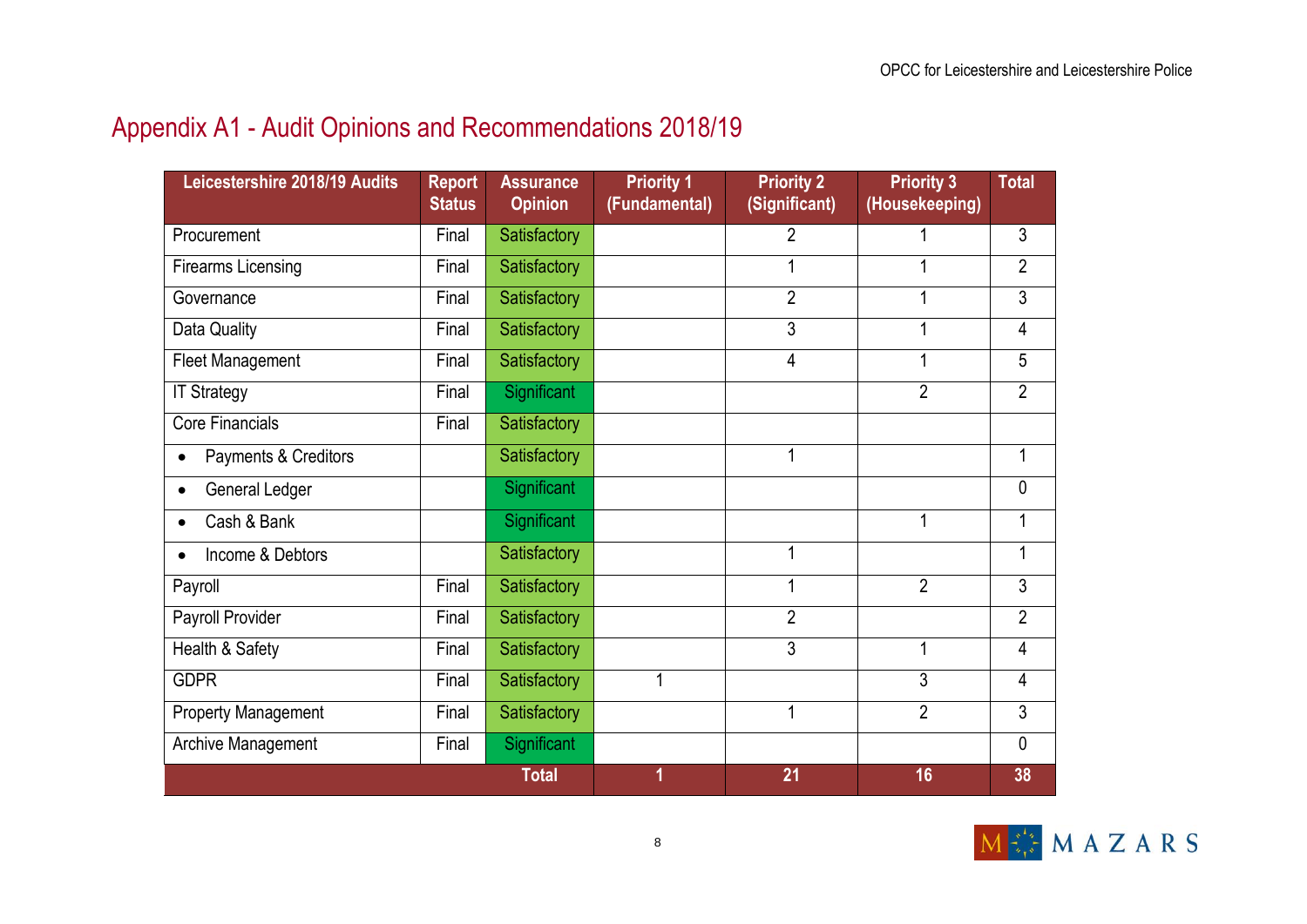| <b>Collaboration Audits</b><br>2018/19 | <b>Status</b> | <b>Assurance</b><br><b>Opinion</b> | <b>Priority 1</b><br>(Fundamental) | <b>Priority 2</b><br>(Significant) | <b>Priority 3</b><br>(Housekeeping) | <b>Total</b> |
|----------------------------------------|---------------|------------------------------------|------------------------------------|------------------------------------|-------------------------------------|--------------|
| Strategic<br>Financial<br>Planning     | Final         | Satisfactory                       |                                    | 4                                  |                                     |              |
| <b>Risk Management</b>                 | Final         | Satisfactory                       |                                    |                                    |                                     | 6            |
| <b>Business Planning</b>               | Final         | Satisfactory                       |                                    |                                    |                                     |              |
| Projected Underspend                   | Draft         |                                    |                                    |                                    |                                     |              |
|                                        |               | <b>Total</b>                       |                                    | 9                                  |                                     | 13           |

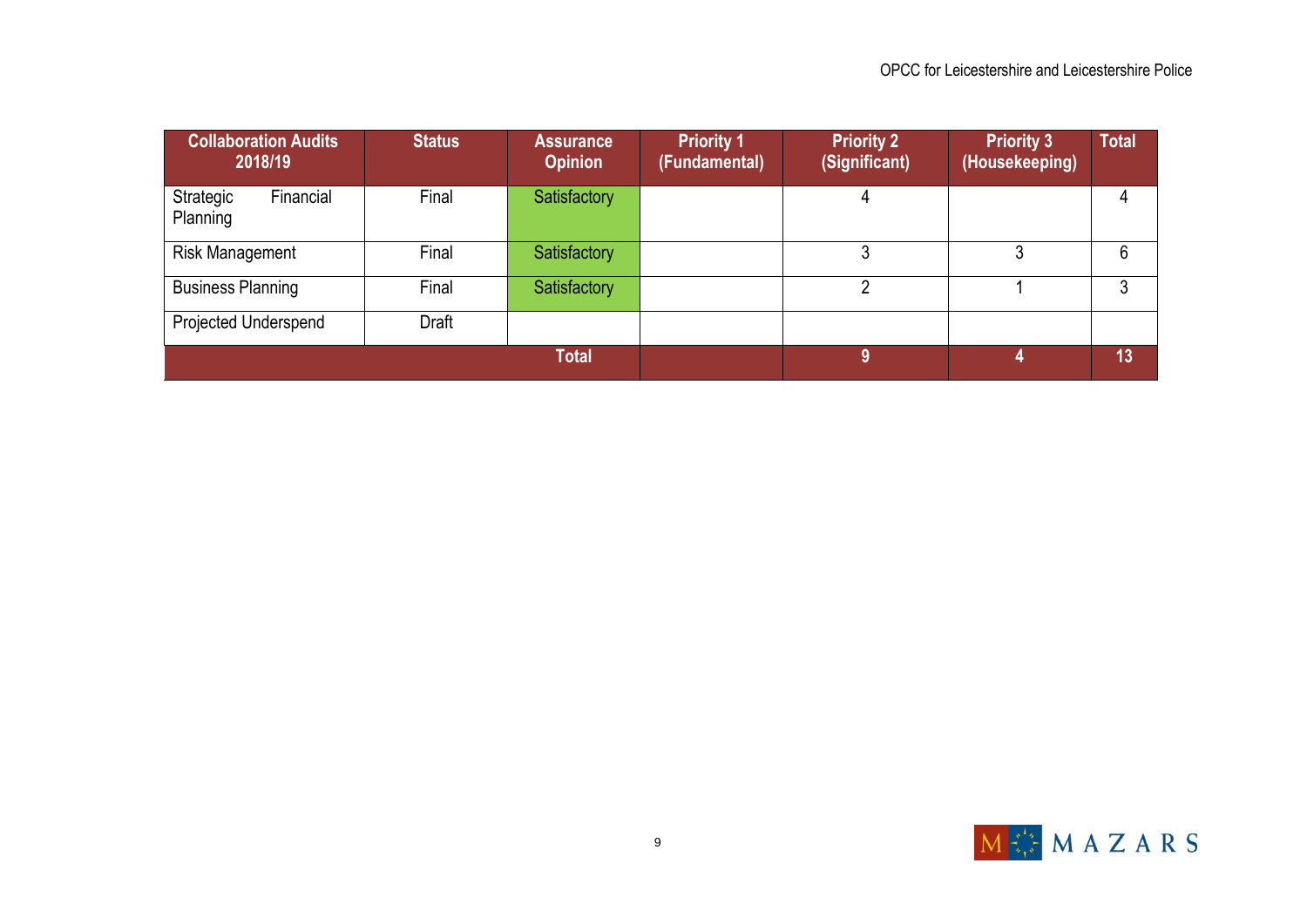### Appendix A2 – Definition of Assurances and **Priorities**

| <b>Definitions of Assurance Levels</b>   |                                                                                                                                                            |                                                                                                                                                          |  |  |
|------------------------------------------|------------------------------------------------------------------------------------------------------------------------------------------------------------|----------------------------------------------------------------------------------------------------------------------------------------------------------|--|--|
| <b>Assurance Level</b>                   | <b>Adequacy of system</b><br>design                                                                                                                        | <b>Effectiveness of operating</b><br>controls                                                                                                            |  |  |
| <b>Significant</b><br><b>Assurance:</b>  | There is a sound system of<br>internal control designed to<br>achieve the Organisation's<br>objectives.                                                    | The control processes tested are<br>being consistently applied.                                                                                          |  |  |
| <b>Satisfactory</b><br><b>Assurance:</b> | While there is a basically<br>sound system of internal<br>control, there are<br>weaknesses, which put some<br>of the Organisation's<br>objectives at risk. | There is evidence that the level<br>of non-compliance with some of<br>the control processes may put<br>some of the Organisation's<br>objectives at risk. |  |  |
| <b>Limited Assurance:</b>                | Weaknesses in the system of<br>internal controls are such as<br>to put the Organisation's<br>objectives at risk.                                           | The level of non-compliance<br>puts the Organisation's<br>objectives at risk.                                                                            |  |  |
| <b>No Assurance</b>                      | Control processes are<br>generally weak leaving the<br>processes/systems open to<br>significant error or abuse.                                            | Significant non-compliance with<br>basic control processes leaves<br>the processes/systems open to<br>error or abuse.                                    |  |  |

| <b>Definitions of Recommendations</b> |                                                                                                                                                                            |  |  |
|---------------------------------------|----------------------------------------------------------------------------------------------------------------------------------------------------------------------------|--|--|
| <b>Priority</b>                       | <b>Description</b>                                                                                                                                                         |  |  |
| <b>Priority 1</b><br>(Fundamental)    | Recommendations represent fundamental control<br>weaknesses, which expose the organisation to a high degree<br>of unnecessary risk.                                        |  |  |
| <b>Priority 2 (Significant)</b>       | Recommendations represent significant control weaknesses<br>which expose the organisation to a moderate degree of<br>unnecessary risk.                                     |  |  |
| <b>Priority 3</b><br>(Housekeeping)   | Recommendations show areas where we have highlighted<br>opportunities to implement a good or better practice, to<br>improve efficiency or further reduce exposure to risk. |  |  |

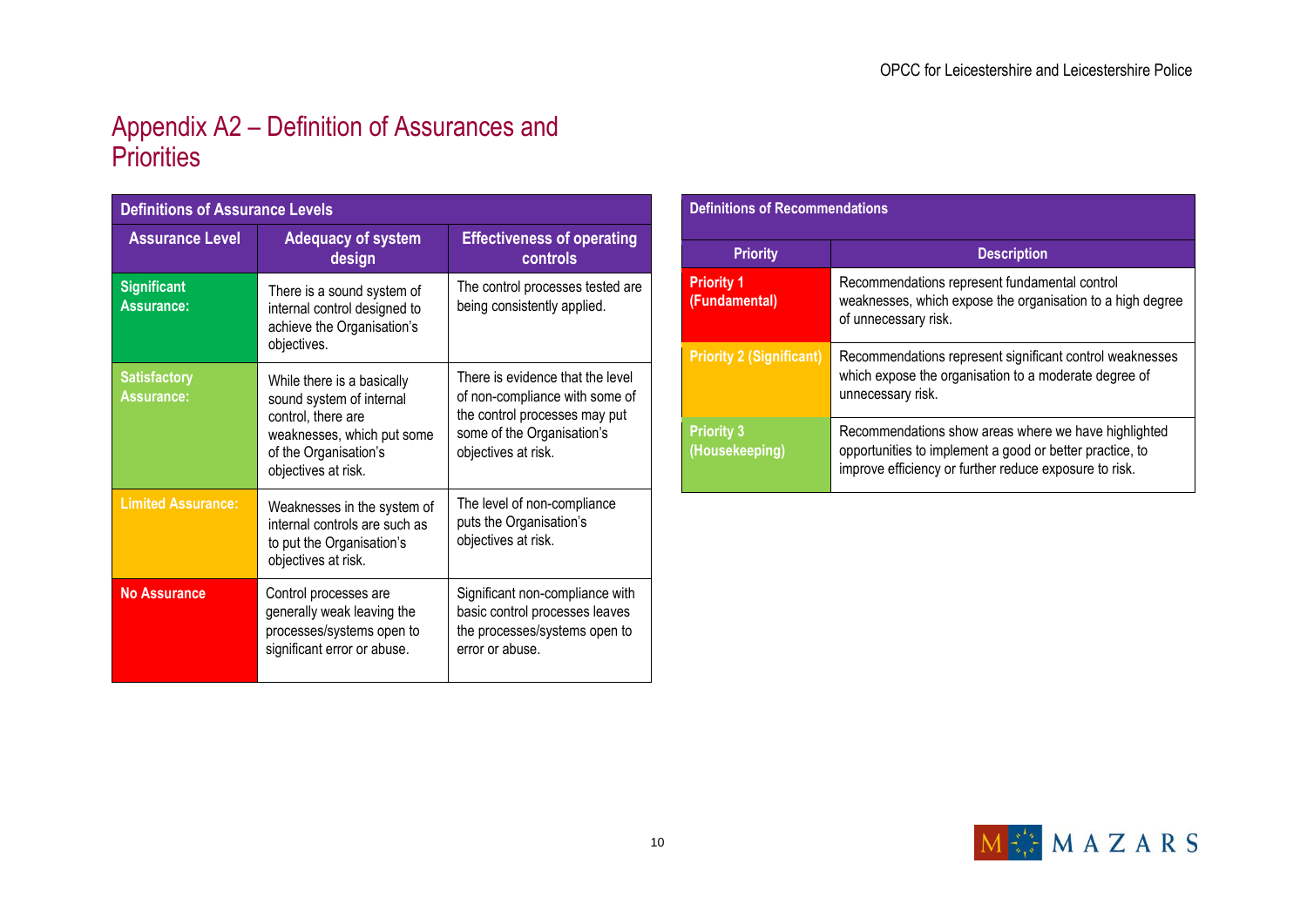### Appendix A3 - Contact Details

David Hoose 07552 007708 [David.Hoose@Mazars.co.uk](mailto:Mike.Clarkson@Mazars.co.uk)

Brian Welch 07780 970200 [Brian.Welch@Mazars.co.uk](mailto:Brian.Welch@Mazars.co.uk)